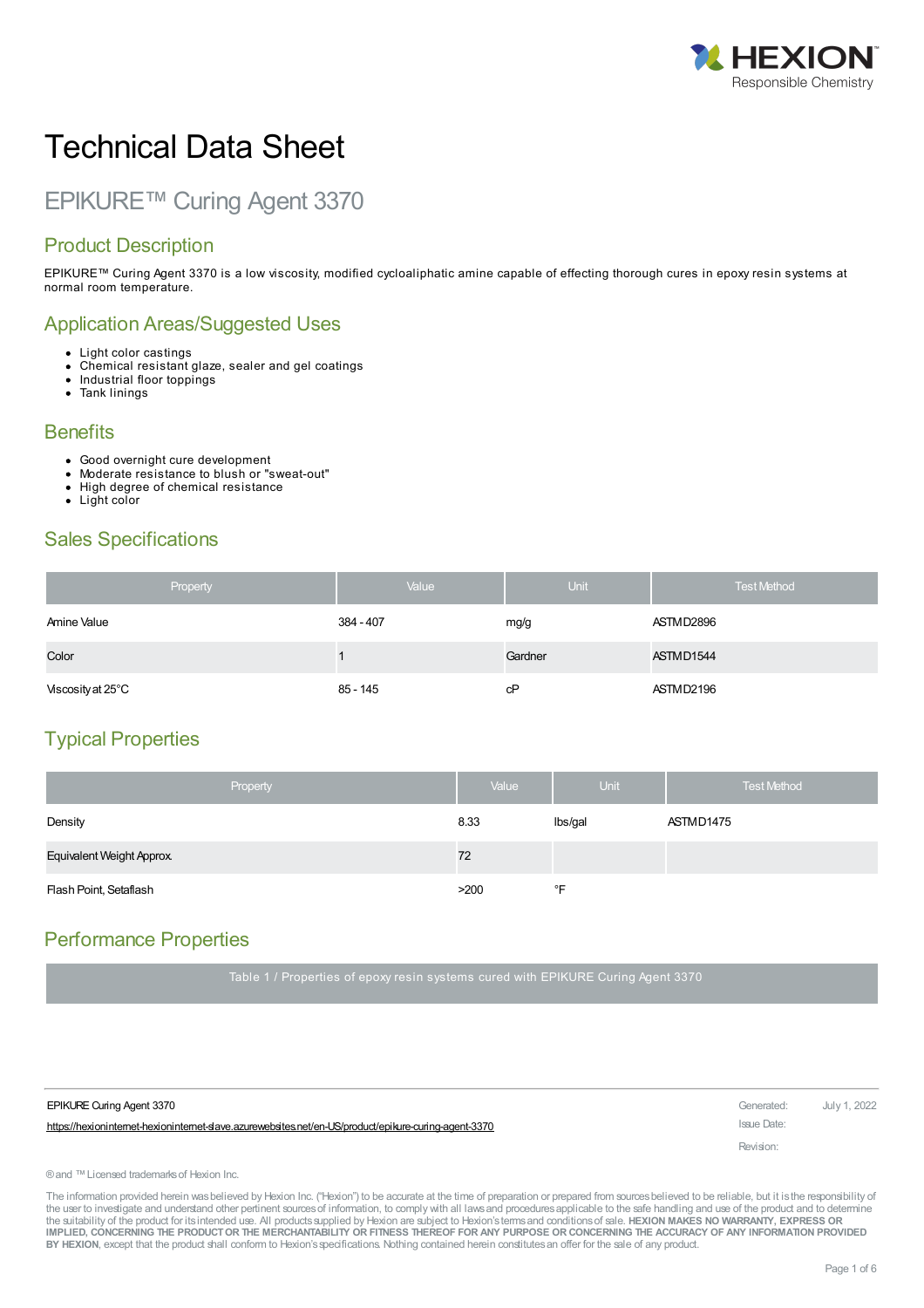| Composition                     | Units | $\Delta$          | $\underline{\mathsf{B}}$ | $\underline{\mathsf{C}}$ | $\mathbf{D}%$ | $\mathsf{E}$ | E. |
|---------------------------------|-------|-------------------|--------------------------|--------------------------|---------------|--------------|----|
| EPON™ Resin 828                 | pbw   | 100               |                          |                          | —             | 80           | 80 |
| EPON Resin 813                  | pbw   | $\qquad \qquad -$ | 100                      |                          |               |              |    |
| EPON Resin 8132                 | pbw   | -                 | -                        | 100                      | —             | —            |    |
| EPON Resin 8101                 | pbw   |                   |                          |                          | 100           |              |    |
| HELOXY <sup>™</sup> Modifier 48 | pbw   |                   |                          |                          |               | 20           |    |
| HELOXY Modifier 505             | pbw   |                   |                          |                          |               |              | 20 |
| EPIKURE Curing Agent 3370       | pbw   | 38                | 38                       | 36                       | 38            | 40           | 33 |

| Handling Properties @ 25°C   |              |       |     |     |                          |       |       |
|------------------------------|--------------|-------|-----|-----|--------------------------|-------|-------|
| Viscosity, System            | сP           | 2,000 | 475 | 475 | 460                      | 1,300 | 1,375 |
| Gel Time, 100 gram mass      | min          | 25    | 29  | 41  | 30                       | 28    | 35    |
| Peak Exotherm, 100 gram mass | $^{\circ}$ C | 201   | 190 | 177 | $\overline{\phantom{m}}$ | 197   | 160   |
|                              |              |       |     |     |                          |       |       |

#### Cured State Properties 1

| <b>Heat Deflection Temperature</b> | $^{\circ}$ C | 56     | 48     | 47     | 54     | 53     | 49    |
|------------------------------------|--------------|--------|--------|--------|--------|--------|-------|
| Tensile Strength                   | psi          | 10,700 | 8,200  | 5,200  | 8,100  | 10,300 | 7,000 |
| Tensile Elongation at break        | %            | 2.5    | 13.0   | 50.0   | 29.0   | 2.7    | 23.0  |
| Tensile Modulus                    | ksi          | 560    | 430    | 260    | 310    | 530    | 350   |
| <b>Flexural Strength</b>           | psi          | 16,200 | 12,800 | 7,500  | 10,400 |        |       |
| <b>Flexural Modulus</b>            | ksi          | 560    | 400    | 230    | 300    |        |       |
| <b>Flexural deflection</b>         | in.          | 0.18   | >0.60  | >0.60  | >0.60  | -      |       |
| Compressive Strength, Ultimate     | psi          | 19,200 | 15,100 | 19,000 | 27,000 |        |       |
| Compressive Strength, Yield        | psi          | 17,300 | 14,000 | 7,800  | 10,700 |        |       |

#### **EPIKURE Curing Agent 3370** July 1, 2022

#### https://hexioninternet-hexioninternet-slave.azurewebsites.net/en-US/product/epikure-curing-agent-3370 Issue Date: Issue Date:

Revision:

#### ® and ™ Licensed trademarks of Hexion Inc.

The information provided herein wasbelieved by Hexion Inc. ("Hexion") to be accurate at the time of preparation or prepared from sources believed to be reliable, but it is the responsibility of<br>the user to investigate and IMPLIED, CONCERNING THE PRODUCT OR THE MERCHANTABILITY OR FITNESS THEREOF FOR ANY PURPOSE OR CONCERNING THE ACCURACY OF ANY INFORMATION PROVIDED **BY HEXION**, except that the product shall conform to Hexion'sspecifications. Nothing contained herein constitutesan offer for the sale of any product.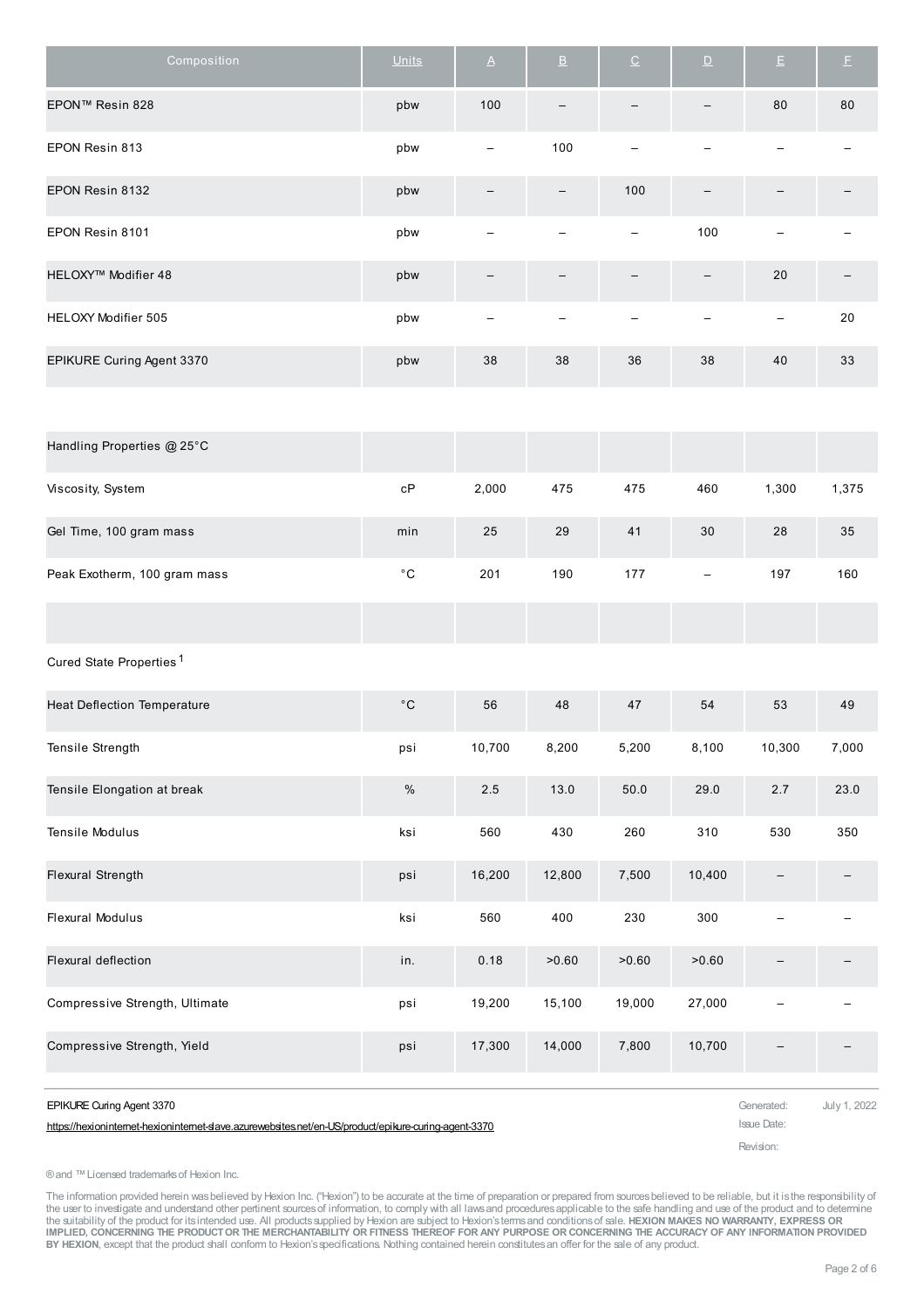| Composition                      | <b>Units</b> | $\underline{\mathsf{A}}$ | $\underline{\mathsf{B}}$ | $\underline{\texttt{C}}$ | $\underline{\mathsf{D}}$ | E,   | Ē,   |
|----------------------------------|--------------|--------------------------|--------------------------|--------------------------|--------------------------|------|------|
| Izod impact, notch               | ft.•Ib./in.  | 0.42                     | 0.39                     | 0.64                     | 0.54                     | 0.51 | 0.67 |
| Hardness                         | Shore D      | 90                       | 88                       | 84                       | 87                       | 90   | 50   |
| Glass Bow Shrinkage Test         | inch/inch    | fail                     | pass                     |                          |                          |      |      |
|                                  |              |                          |                          |                          |                          |      |      |
| Chemical Resistance <sup>2</sup> |              |                          |                          |                          |                          |      |      |
| Water, distilled                 | $\%$         | 0.13                     | 0.20                     | 0.29                     | 0.22                     | 0.17 | 0.21 |
| 5% Acetic Acid                   | $\%$         | 0.21                     | 0.29                     | 0.44                     | 0.29                     | 0.41 | 0.29 |
| Xylene                           | $\%$         | 0.05                     | 1.85                     | 7.45                     | $\qquad \qquad -$        | 0.03 | 1.18 |

 $1$ All systems were cured for 7 days at 25 °C.

2Values reported as percent weight gain after immersion for 24 hours.

| Table 2/Chemical resistance <sup>1</sup> of EPON Resin 828 cured with EPIKURE Curing Agent 3370                                    |           |                                                               |                          |                   |  |  |
|------------------------------------------------------------------------------------------------------------------------------------|-----------|---------------------------------------------------------------|--------------------------|-------------------|--|--|
|                                                                                                                                    | 1 Day     | 1 Week                                                        | 1 Month                  | 3 Months          |  |  |
| Water                                                                                                                              | 0.12      | 0.32                                                          | 0.65                     | 1.22              |  |  |
| 5% Detergent                                                                                                                       | 0.10      | 0.31                                                          | 0.63                     | 1.18              |  |  |
| 5% Acetic acid                                                                                                                     | 0.18      | 0.49                                                          | 1.03                     | 1.90              |  |  |
| 20% Acetic acid                                                                                                                    | 1.62      | 4.54                                                          | 8.862                    | Destroyed         |  |  |
| 50% Acetic acid                                                                                                                    | 6.87      | Destroyed                                                     | $\overline{\phantom{a}}$ | $\qquad \qquad -$ |  |  |
| 99.7% Acetic acid                                                                                                                  | 5.69      | Destroyed                                                     |                          |                   |  |  |
| 10% Sulfuric acid                                                                                                                  | 0.30      | 0.74                                                          | 1.43                     | 2.45              |  |  |
| 25% Sulfuric acid                                                                                                                  | 0.25      | 0.67                                                          | 1.33                     | 2.46              |  |  |
| 70% Sulfuric acid                                                                                                                  | 0.24      | 0.44                                                          | 0.88                     | 1.85              |  |  |
| 98% Sulfuric acid                                                                                                                  | Destroyed | $\overline{\phantom{0}}$                                      | $\qquad \qquad -$        |                   |  |  |
| 5% Nitric acid                                                                                                                     | 0.23      | 0.59                                                          | 1.13                     | 2.03              |  |  |
| EPIKURE Curing Agent 3370<br>https://hexioninternet-hexioninternet-slave.azurewebsites.net/en-US/product/epikure-curing-agent-3370 |           | July 1, 2022<br>Generated:<br><b>Issue Date:</b><br>Revision: |                          |                   |  |  |

®and ™Licensed trademarksof Hexion Inc.

The information provided herein wasbelieved by Hexion Inc. ("Hexion") to be accurate at the time of preparation or prepared from sources believed to be reliable, but it is the responsibility of<br>the user to investigate and IMPLIED, CONCERNING THE PRODUCT OR THE MERCHANTABILITY OR FITNESS THEREOF FOR ANY PURPOSE OR CONCERNING THE ACCURACY OF ANY INFORMATION PROVIDED **BY HEXION**, except that the product shall conform to Hexion'sspecifications. Nothing contained herein constitutesan offer for the sale of any product.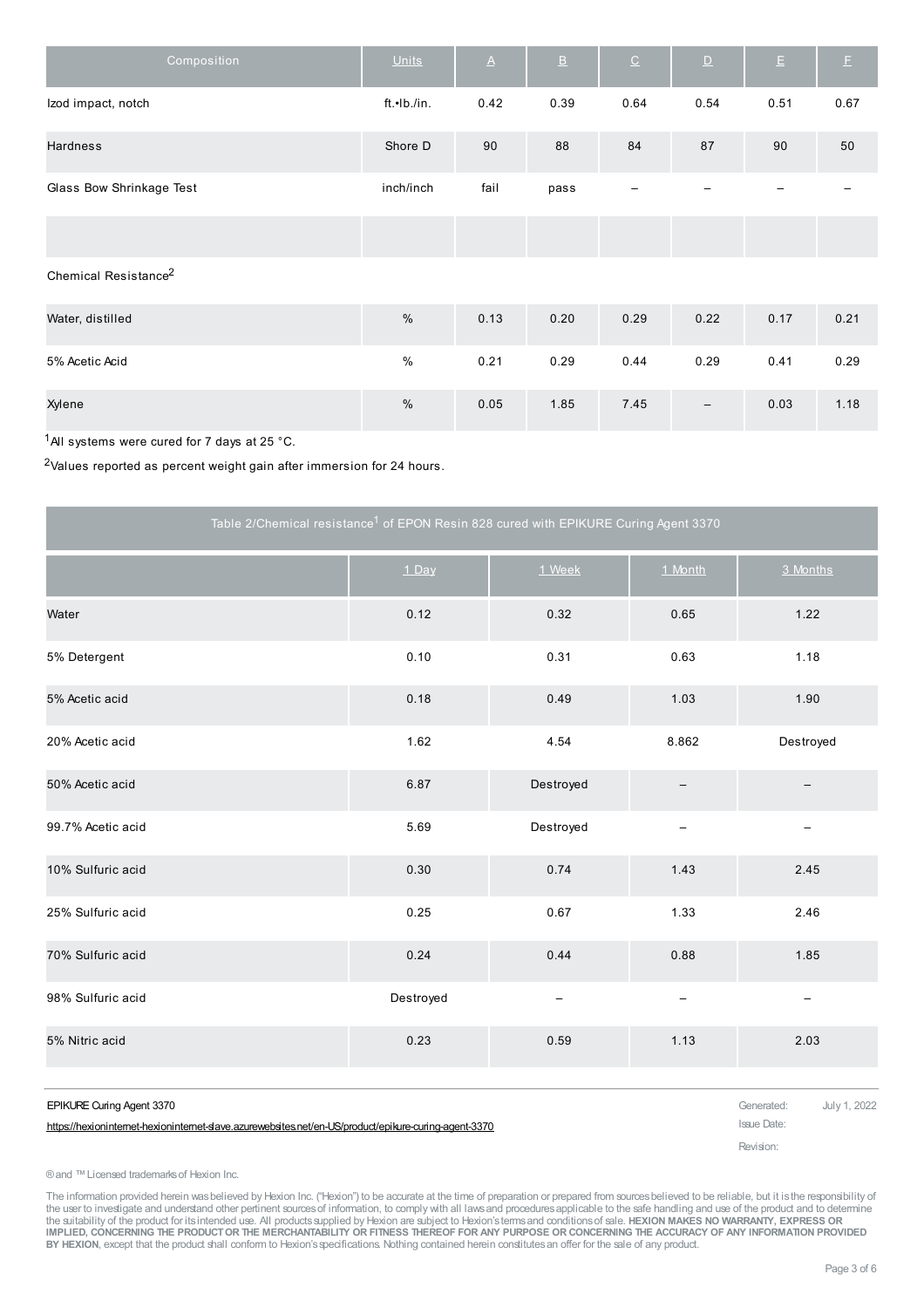|                       | $1$ Day   | 1 Week                   | 1 Month           | 3 Months          |
|-----------------------|-----------|--------------------------|-------------------|-------------------|
| 20% Nitric acid       | 0.46      | 1.17                     | 2.20              | 3.84              |
| 10% Hydrochloric acid | 0.19      | 0.47                     | 0.91              | 1.70              |
| 10% Sodium hydroxide  | 0.09      | 0.26                     | 0.51              | 0.94              |
| 50% Sodium hydroxide  | 0.00      | $0.00\,$                 | $-0.06$           | $-0.08$           |
| 5% Citric acid        | 0.13      | 0.34                     | 0.68              | 1.25              |
| 5% Lactic Acid        | 0.13      | 0.38                     | 0.72              | 1.33              |
| Methyl ethyl ketone   | Destroyed | $\overline{\phantom{0}}$ | $\qquad \qquad -$ | $\qquad \qquad -$ |
| Xylene                | 0.04      | 0.06                     | 0.09              | 0.18              |
| Toluene               | 0.04      | 0.09                     | 0.19              | 0.59              |
| Ethanol               | 0.79      | 3.06                     | $6.87^{3}$        | Destroyed         |
| Methanol              | 4.31      | Destroyed                | $\qquad \qquad -$ | $\qquad \qquad -$ |
| Isopropanol           | $-0.01$   | $-0.01$                  | 0.03              | 0.21              |
| Gasoline              | 0.03      | 0.04                     | 0.06              | 0.11              |
| Antifreeze            | $0.00\,$  | $-0.02$                  | $-0.05$           | $-0.05$           |
| Brake fluid           | 0.13      | 0.49                     | 1.58              | 4.37              |
| Transmission fluid    | 0.05      | 0.08                     | 0.10              | 0.15 <sup>2</sup> |
| Skydrol (500B4)       | 0.01      | $-0.01$                  | $-0.01$           | 0.03              |
| Bleach                | 0.10      | 0.23                     | 0.46              | 0.92              |
| 3% Hydrogen peroxide  | 0.12      | 0.36                     | 0.76              | 1.51              |
| 50% Sugar solution    | 0.10      | 0.28                     | 0.56              | 1.05              |

<sup>1</sup>Reported as percent weight change of immersed  $1" x 3" x 1/8"$  samples at 25 °C.

2Moderate swelling and slight softening.

3Moderate swelling and softening.

Table 3/ The effect of modifier addition on the properties of EPON Resin 828 /EPIKURE Curing Agent 3370 systems

| EPIKURE Curing Agent 3370                                                                             | Generated:  | July 1, 2022 |
|-------------------------------------------------------------------------------------------------------|-------------|--------------|
| https://hexioninternet-hexioninternet-slave.azurewebsites.net/en-US/product/epikure-curing-agent-3370 | Issue Date: |              |
|                                                                                                       | Revision:   |              |

® and ™ Licensed trademarks of Hexion Inc.

The information provided herein was believed by Hexion Inc. ("Hexion") to be accurate at the time of preparation or prepared from sources believed to be reliable, but it is the responsibility of the user to investigate and understand other pertinent sources of information, to comply with all laws and procedures applicable to the safe handling and use of the product and to determine<br>the suitability of the product f IMPLIED, CONCERNING THE PRODUCT OR THE MERCHANTABILITY OR FITNESS THEREOF FOR ANY PURPOSE OR CONCERNING THE ACCURACY OF ANY INFORMATION PROVIDED **BY HEXION**, except that the product shall conform to Hexion'sspecifications. Nothing contained herein constitutesan offer for the sale of any product.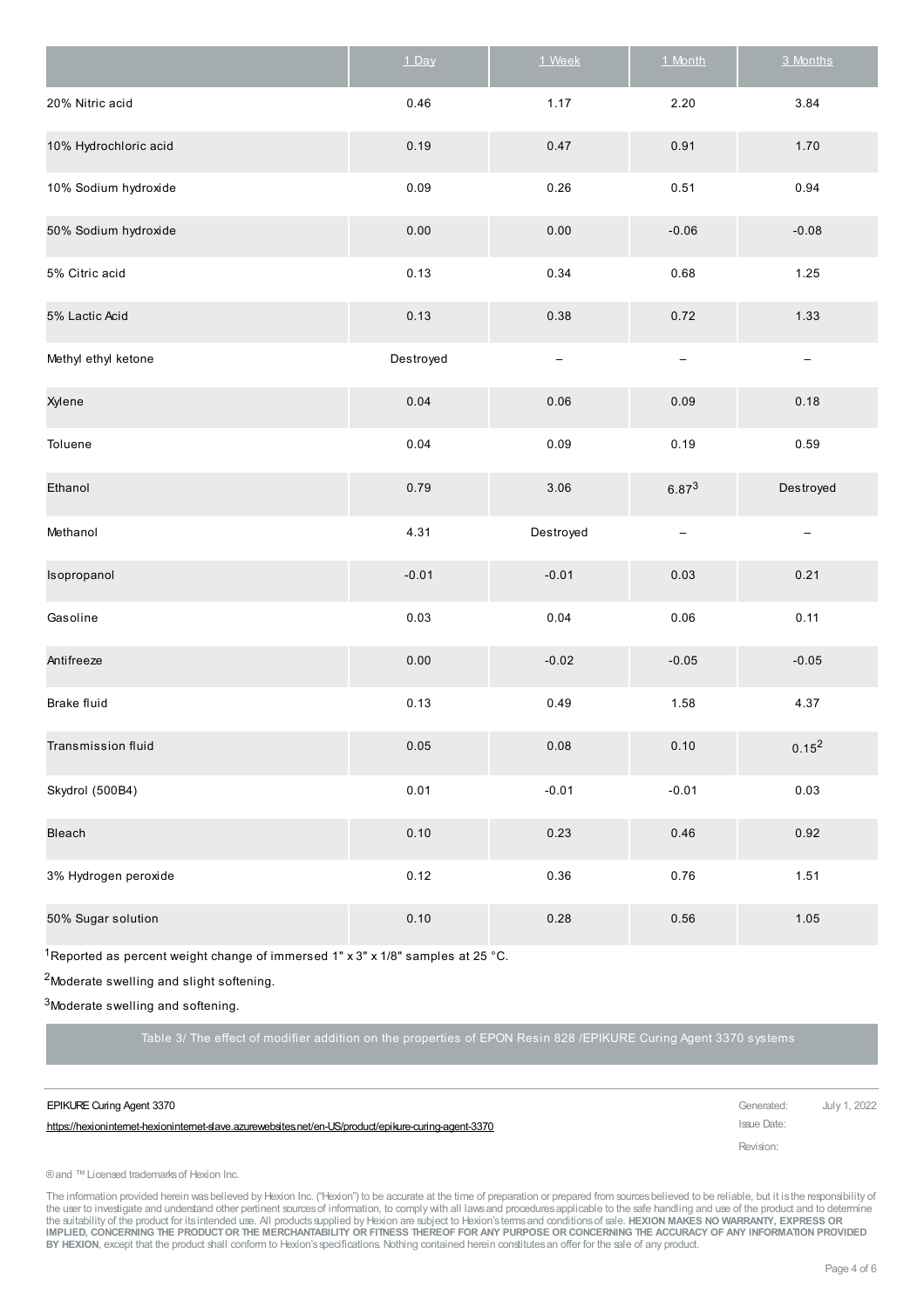| Composition                                                                                                                        | <b>Units</b>           | $\Delta$                                      | $\ensuremath{\mathsf{B}}$ | $\underline{\mathbb{C}}$ | $\mathbf D$ | $\mathsf{E}$ |
|------------------------------------------------------------------------------------------------------------------------------------|------------------------|-----------------------------------------------|---------------------------|--------------------------|-------------|--------------|
| EPON Resin 828                                                                                                                     | pbw                    | 100                                           | 100                       | 100                      | 100         | 100          |
| Nonylphenol                                                                                                                        | pbw                    |                                               |                           |                          |             | $20\,$       |
| Benzyl alcohol                                                                                                                     | pbw                    |                                               | 20                        | $\qquad \qquad -$        |             |              |
| Dibutyl phthalate                                                                                                                  | pbw                    |                                               |                           | $20\,$                   | —           |              |
| Piccoclastic A-5 <sup>1</sup>                                                                                                      | pbw                    |                                               |                           |                          | 20          |              |
| EPIKURE Curing Agent 3370                                                                                                          | pbw                    | 42                                            | 42                        | 42                       | 42          | 42           |
|                                                                                                                                    |                        |                                               |                           |                          |             |              |
| Handling Properties @ 25°C                                                                                                         |                        |                                               |                           |                          |             |              |
| Viscosity, System                                                                                                                  | $\mathsf{c}\mathsf{P}$ | 165                                           | 90                        | $90\,$                   | 310         | 1,000        |
| Gel Time, 100 gram mass                                                                                                            | min                    | 24                                            | 24                        | 45                       | 44          | $18$         |
|                                                                                                                                    |                        |                                               |                           |                          |             |              |
| Cured State Properties <sup>2</sup>                                                                                                |                        |                                               |                           |                          |             |              |
| <b>Heat Deflection Temperature</b>                                                                                                 | $^{\circ}{\rm C}$      | 54                                            | 28                        | $47\,$                   | 52          | 50           |
| Tensile Strength                                                                                                                   | psi                    | 10,500                                        | 2,850                     | 5,700                    | 10,250      | 9,050        |
| Tensile Elongation at break                                                                                                        | $\%$                   | 2.4                                           | 44.0                      | 28.5                     | 3.4         | 5.7          |
| Tensile Modulus                                                                                                                    | ksi                    | 550                                           | 130                       | 290                      | 510         | 450          |
|                                                                                                                                    |                        |                                               |                           |                          |             |              |
| Izod impact, notch                                                                                                                 | ft.•Ib./in.            | 0.47                                          | 1.23                      | 0.46                     | 0.4         | 0.45         |
| Hardness                                                                                                                           | Shore D                | $90\,$                                        | 80                        | 86                       | 89          | 89           |
|                                                                                                                                    |                        |                                               |                           |                          |             |              |
| Chemical Resistance <sup>3</sup>                                                                                                   |                        |                                               |                           |                          |             |              |
| Water, distilled                                                                                                                   | $\%$                   | 0.18                                          | 0.39                      | 0.39                     | 0.12        | 0.09         |
| 5% Acetic Acid                                                                                                                     | $\%$                   | 0.27                                          | 0.72                      | 0.72                     | 0.20        | 0.30         |
| EPIKURE Curing Agent 3370<br>https://hexioninternet-hexioninternet-slave.azurewebsites.net/en-US/product/epikure-curing-agent-3370 |                        | Generated:<br><b>Issue Date:</b><br>Revision: | July 1, 2022              |                          |             |              |

®and ™Licensed trademarksof Hexion Inc.

The information provided herein was believed by Hexion Inc. ("Hexion") to be accurate at the time of preparation or prepared from sources believed to be reliable, but it is the responsibility of<br>the user to investigate and